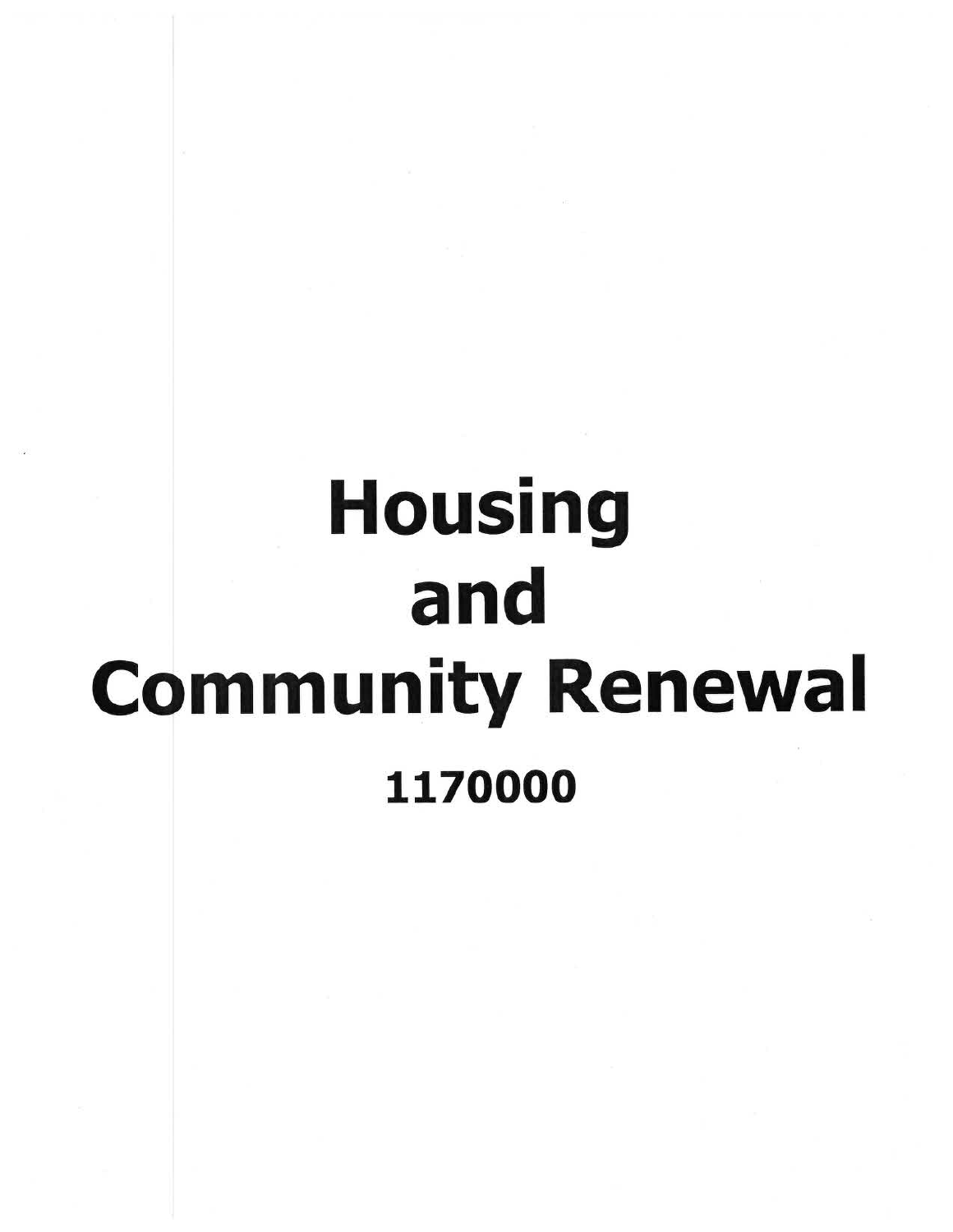#### FORM B

## New York State Consultant Services **Contractor's Annual Employment Report**

Report Period: April 1, 2015 to March 31, 2016

| Contracting State Agency Name: NYS Division of Housing and Community Renewal<br>Contract Number: PH65776<br>Agency Business Unit: H CRO I<br>Contract Term: 11/01/2012 to 10/31/2017<br>Agency Department ID: 1170000<br>Contractor Name: Knowledge Builders Inc.<br>Contractor Address: 1977 Western Avenue; Ste #1; Albany, NY - 12203<br>Description of Services Being Provided: Technical Architect                                         |                               |                                  |                                                    |  |
|-------------------------------------------------------------------------------------------------------------------------------------------------------------------------------------------------------------------------------------------------------------------------------------------------------------------------------------------------------------------------------------------------------------------------------------------------|-------------------------------|----------------------------------|----------------------------------------------------|--|
|                                                                                                                                                                                                                                                                                                                                                                                                                                                 |                               |                                  |                                                    |  |
| Scope of Contract (Choose one that best fits):<br>$\boxtimes$ Analysis<br>$\Box$ Evaluation<br>Research<br>Training<br>$\boxtimes$ Other IT consulting<br>Data Processing<br>$\boxtimes$ Computer Programming<br>Architect Services<br>$\Box$ Surveying<br>Environmental Services<br>Engineering<br><b>Health Services</b><br>Mental Health Services<br>$\Box$ Legal<br>□ Other Consulting<br>Accounting<br>$\Box$ Auditing<br>$\Box$ Paralegal |                               |                                  |                                                    |  |
| <b>Employment Category</b>                                                                                                                                                                                                                                                                                                                                                                                                                      | Number of<br><b>Employees</b> | Number of<br><b>Hours Worked</b> | <b>Amount Payable</b><br><b>Under the Contract</b> |  |
| 15-1121.00                                                                                                                                                                                                                                                                                                                                                                                                                                      | $\overline{2}$                | 2,052.50                         | \$182,429.34                                       |  |
|                                                                                                                                                                                                                                                                                                                                                                                                                                                 | 0.00                          | 0.00                             | \$0.00                                             |  |
|                                                                                                                                                                                                                                                                                                                                                                                                                                                 | 0.00                          | 0.00                             | \$0.00                                             |  |
|                                                                                                                                                                                                                                                                                                                                                                                                                                                 | 0.00                          | 0.00                             | \$0.00                                             |  |
|                                                                                                                                                                                                                                                                                                                                                                                                                                                 | 0.00                          | 0.00                             | \$0.00                                             |  |
|                                                                                                                                                                                                                                                                                                                                                                                                                                                 | 0.00                          | 0.00                             | \$0.00                                             |  |
|                                                                                                                                                                                                                                                                                                                                                                                                                                                 | 0.00                          | 0.00                             | \$0.00                                             |  |
|                                                                                                                                                                                                                                                                                                                                                                                                                                                 | 0.00                          | 0.00                             | \$0.00                                             |  |
|                                                                                                                                                                                                                                                                                                                                                                                                                                                 | 0.00                          | 0.00                             | \$0.00                                             |  |
|                                                                                                                                                                                                                                                                                                                                                                                                                                                 | 0.00                          | 0.00                             | \$0.00                                             |  |
|                                                                                                                                                                                                                                                                                                                                                                                                                                                 | 0.00                          | 0.00                             | \$0.00                                             |  |
|                                                                                                                                                                                                                                                                                                                                                                                                                                                 | 0.00                          | 0.00                             | \$0.00                                             |  |
|                                                                                                                                                                                                                                                                                                                                                                                                                                                 | 0.00                          | 0.00                             | \$0.00                                             |  |
| <b>Total this Page</b>                                                                                                                                                                                                                                                                                                                                                                                                                          | $\overline{2}$                | 2,052.5                          | \$182,429.34                                       |  |
| <b>Grand Total</b>                                                                                                                                                                                                                                                                                                                                                                                                                              | $\overline{2}$                | 2,052.5                          | \$182,429.34                                       |  |

Name of person who prepared this report: Sanjay Kapalli

Title: Executive Vice President **Phone #: 518-810-7478** 

Klewiay

Preparer's Signature:

Date Prepared: *05/05/2016*

(Use additional pages, if necessary)